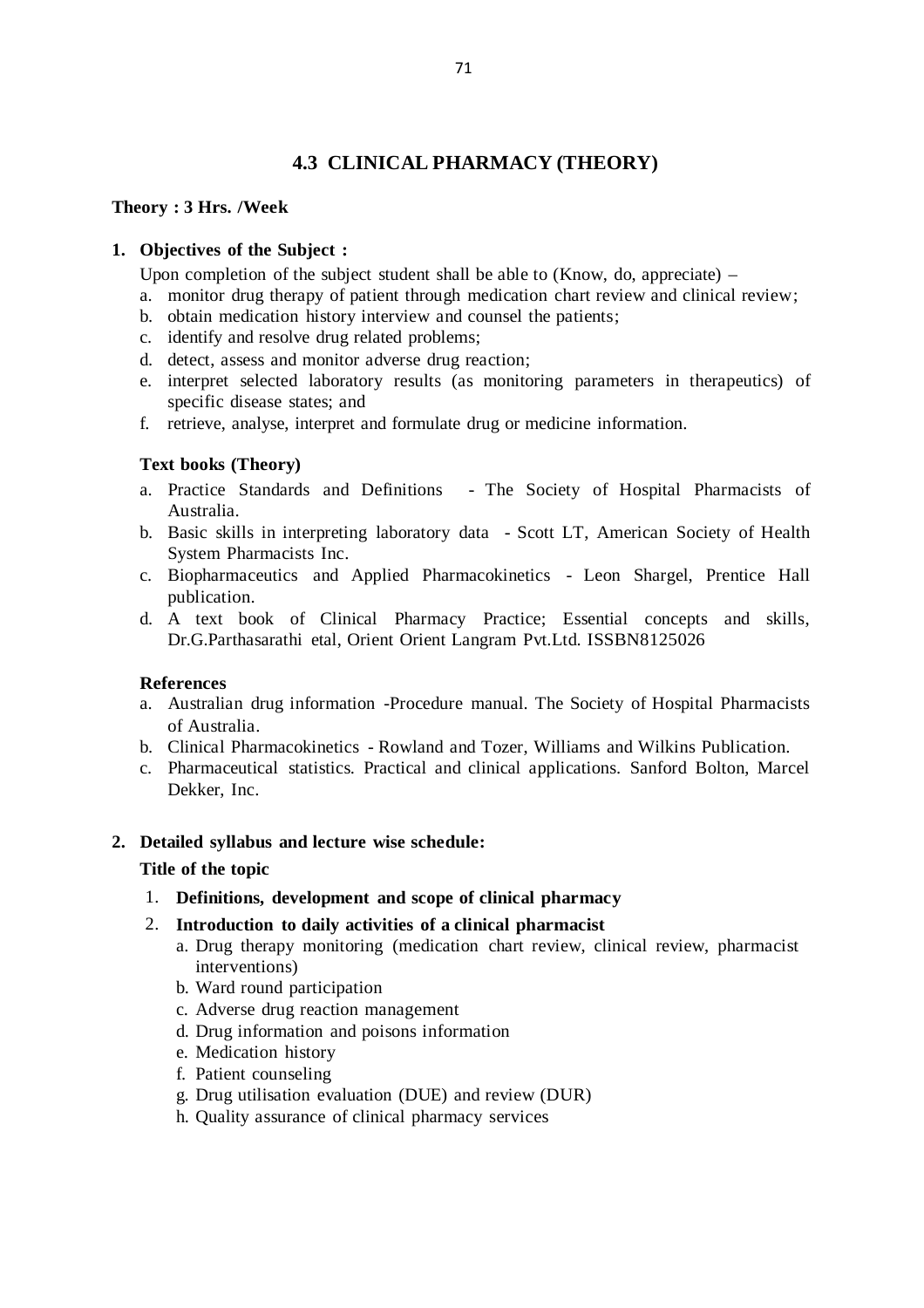#### 3. **Patient data analysis**

The patient's case history, its structure and use in evaluation of drug therapy  $\&$ Understanding common medical abbreviations and terminologies used in clinical practices.

- 4. **Clinical laboratory tests used in the evaluation of disease states, and interpretation of test results**
	- a. Haematological, Liver function, Renal function, thyroid function tests
	- b. Tests associated with cardiac disorders
	- c. Fluid and electrolyte balance
	- d. Microbiological culture sensitivity tests
	- e. Pulmonary Function Tests

# 5. **Drug & Poison information**

- a. Introduction to drug information resources available
- b. Systematic approach in answering DI queries
- c. Critical evaluation of drug information and literature
- d. Preparation of written and verbal reports
- e. Establishing a Drug Information Centre
- f. Poisons information- organization & information resources

# 6. **Pharmacovigilance**

- a. Scope, definition and aims of pharmacovigilance
- b. Adverse drug reactions Classification, mechanism, predisposing factors, causality assessment [different scales used]
- c. Reporting, evaluation, monitoring, preventing & management of ADRs
- d. Role of pharmacist in management of ADR.
- 7. Communication skills, including patient counselling techniques, medication history interview, presentation of cases.
- 8. Pharmaceutical care concepts
- 9. Critical evaluation of biomedical literature
- 10. Medication errors

# **4.3 CLINICAL PHARMACY (PRACTICAL)**

# **Practical : 3 Hrs./Week**

Students are expected to perform 15 practicals in the following areas covering the topics dealt in theory class.

- a. Answering drug information questions (4 Nos)
- b. Patient medication counselling (4 Nos)
- c. Case studies related to laboratory investigations (4 Nos)
- d. Patient medication history interview (3 Nos)